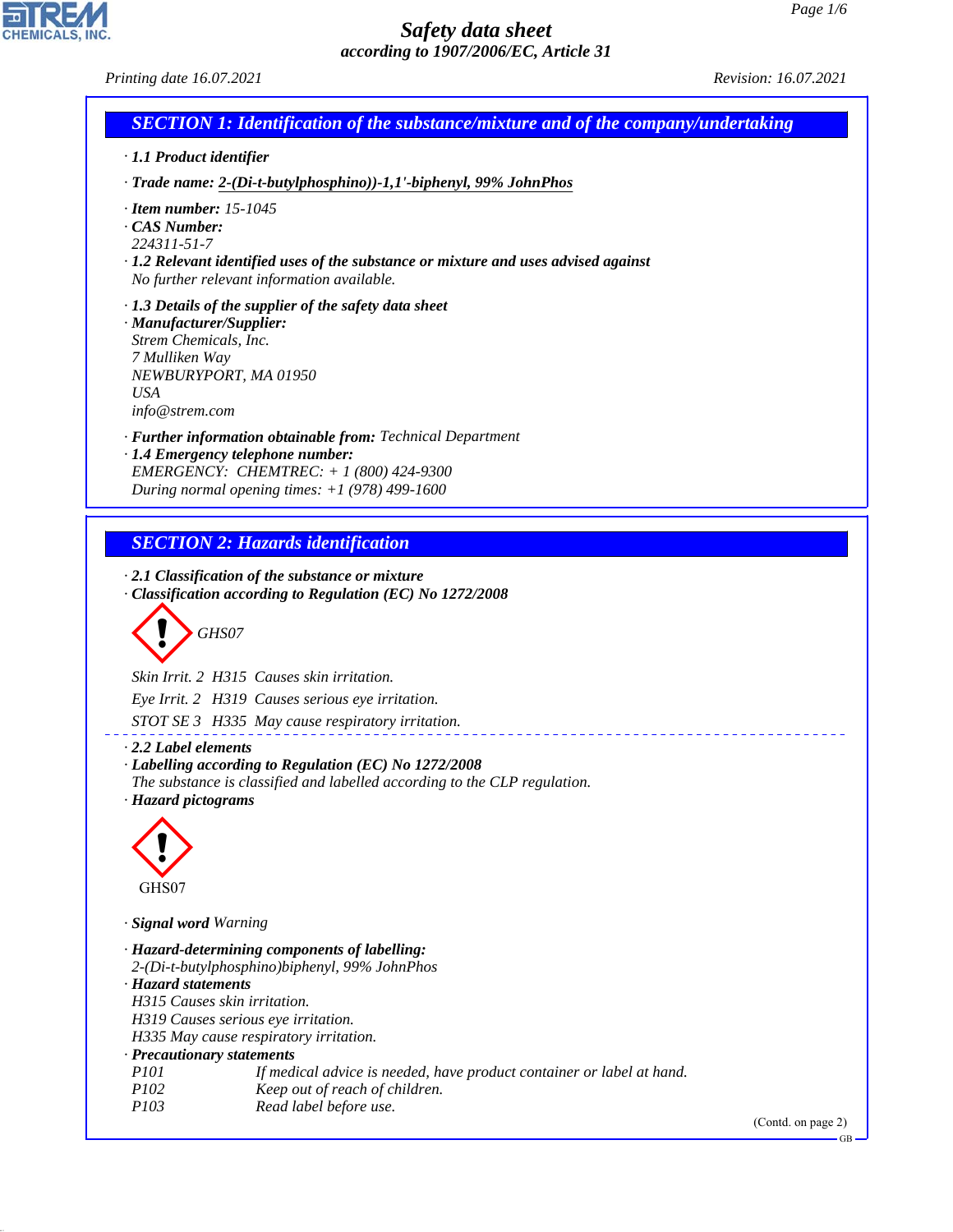*Printing date 16.07.2021 Revision: 16.07.2021*

*Trade name: 2-(Di-t-butylphosphino))-1,1'-biphenyl, 99% JohnPhos*

|                                          | (Contd. of page 1)                                                                                                                                 |
|------------------------------------------|----------------------------------------------------------------------------------------------------------------------------------------------------|
| P <sub>262</sub>                         | Do not get in eyes, on skin, or on clothing.                                                                                                       |
| P <sub>280</sub>                         | Wear protective gloves/protective clothing/eye protection/face protection.                                                                         |
|                                          | P305+P351+P338 IF IN EYES: Rinse cautiously with water for several minutes. Remove contact lenses, if<br>present and easy to do. Continue rinsing. |
| $P304 + P340$                            | IF INHALED: Remove person to fresh air and keep comfortable for breathing.                                                                         |
| $P403 + P233$                            | Store in a well-ventilated place. Keep container tightly closed.                                                                                   |
| <i>P501</i>                              | Dispose of contents/container in accordance with local/regional/national/international<br>regulations.                                             |
| $\cdot$ 2.3 Other hazards                |                                                                                                                                                    |
| $\mathbf{r}$ . $\mathbf{r}$ $\mathbf{r}$ |                                                                                                                                                    |

*· Results of PBT and vPvB assessment*

*· PBT: Not applicable.*

*· vPvB: Not applicable.*

#### *SECTION 3: Composition/information on ingredients*

*· 3.1 Chemical characterisation: Substances*

*· CAS No. Description*

*224311-51-7 2-(Di-t-butylphosphino)biphenyl, 99% JohnPhos*

### *SECTION 4: First aid measures*

- *· 4.1 Description of first aid measures*
- *· After inhalation: In case of unconsciousness place patient stably in side position for transportation.*
- *· After skin contact: Immediately wash with water and soap and rinse thoroughly.*
- *· After eye contact:*
- *Rinse opened eye for several minutes under running water. If symptoms persist, consult a doctor.*
- *· After swallowing: If symptoms persist consult doctor.*
- *· 4.2 Most important symptoms and effects, both acute and delayed No further relevant information available.*
- *· 4.3 Indication of any immediate medical attention and special treatment needed*

*No further relevant information available.*

## *SECTION 5: Firefighting measures*

- *· 5.1 Extinguishing media*
- *· Suitable extinguishing agents: Use fire extinguishing methods suitable to surrounding conditions.*
- *· 5.2 Special hazards arising from the substance or mixture No further relevant information available.*
- *· 5.3 Advice for firefighters*

44.1.1

*· Protective equipment: No special measures required.*

# *SECTION 6: Accidental release measures*

- *· 6.1 Personal precautions, protective equipment and emergency procedures Not required.*
- *· 6.2 Environmental precautions: No special measures required.*
- *· 6.3 Methods and material for containment and cleaning up: Dispose contaminated material as waste according to item 13. Ensure adequate ventilation.*
- *· 6.4 Reference to other sections See Section 7 for information on safe handling. See Section 8 for information on personal protection equipment.*

(Contd. on page 3)

GB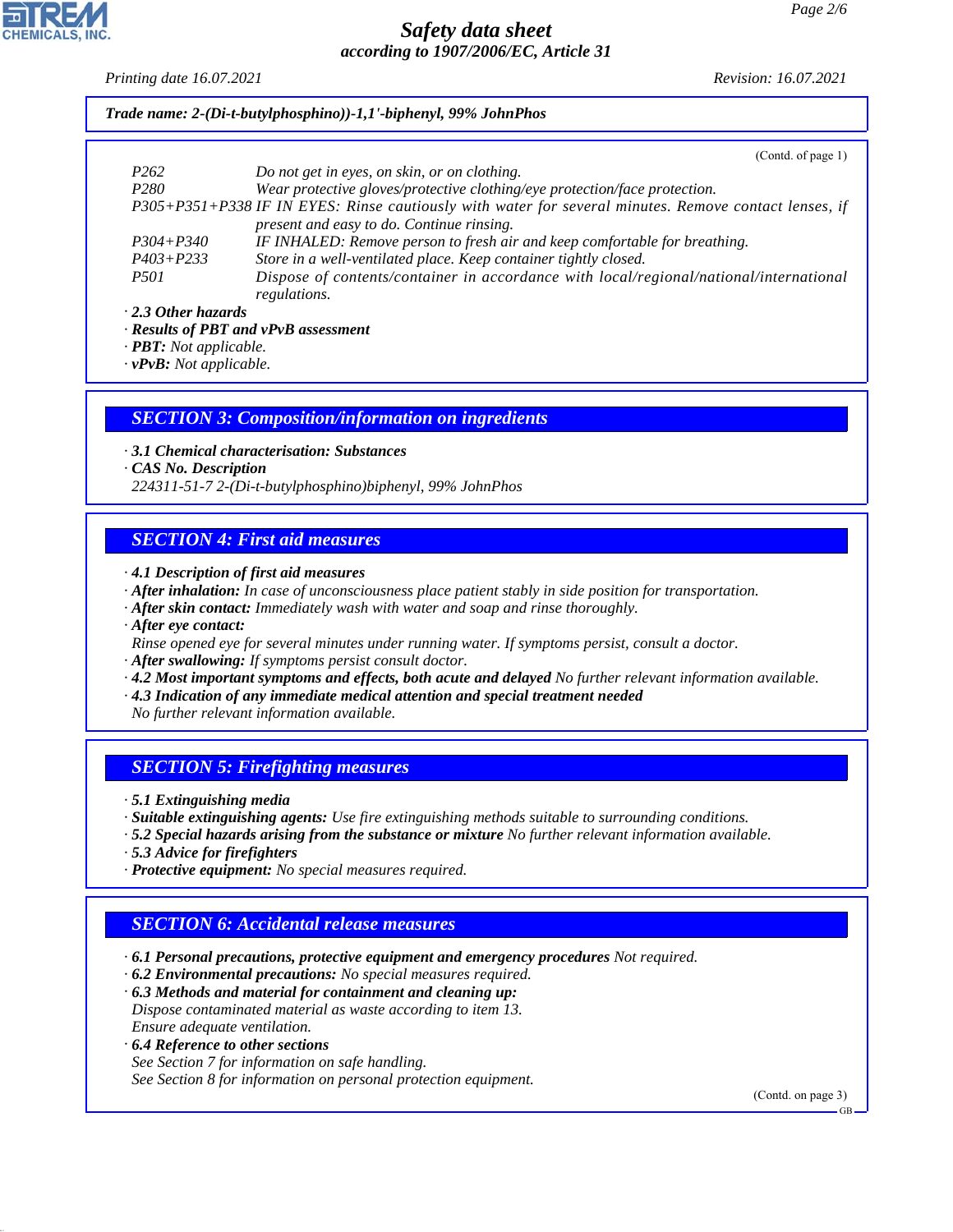*Printing date 16.07.2021 Revision: 16.07.2021*

*Trade name: 2-(Di-t-butylphosphino))-1,1'-biphenyl, 99% JohnPhos*

(Contd. of page 2)

*See Section 13 for disposal information.*

# *SECTION 7: Handling and storage*

*· 7.1 Precautions for safe handling No special precautions are necessary if used correctly.*

- *· Information about fire and explosion protection: No special measures required.*
- *· 7.2 Conditions for safe storage, including any incompatibilities*
- *· Storage:*

*· Requirements to be met by storerooms and receptacles: No special requirements.*

- *· Information about storage in one common storage facility: Not required.*
- *· Further information about storage conditions: Keep container tightly sealed.*
- *· 7.3 Specific end use(s) No further relevant information available.*

## *SECTION 8: Exposure controls/personal protection*

*· Additional information about design of technical facilities: No further data; see item 7.*

- *· 8.1 Control parameters*
- *· Ingredients with limit values that require monitoring at the workplace: Not required.*
- *· Additional information: The lists valid during the making were used as basis.*
- *· 8.2 Exposure controls*
- *· Personal protective equipment:*
- *· General protective and hygienic measures: Keep away from foodstuffs, beverages and feed. Immediately remove all soiled and contaminated clothing Wash hands before breaks and at the end of work. Avoid contact with the eyes and skin.*
- *· Respiratory protection:*

*In case of brief exposure or low pollution use respiratory filter device. In case of intensive or longer exposure use self-contained respiratory protective device.*

*· Protection of hands:*



\_S*Protective gloves*

*The glove material has to be impermeable and resistant to the product/ the substance/ the preparation.*

*Due to missing tests no recommendation to the glove material can be given for the product/ the preparation/ the chemical mixture.*

*Selection of the glove material on consideration of the penetration times, rates of diffusion and the degradation*

*· Material of gloves*

*The selection of the suitable gloves does not only depend on the material, but also on further marks of quality and varies from manufacturer to manufacturer.*

*· Penetration time of glove material*

*The exact break through time has to be found out by the manufacturer of the protective gloves and has to be observed.*

*· Eye protection:*



44.1.1

\_R*Tightly sealed goggles*

(Contd. on page 4)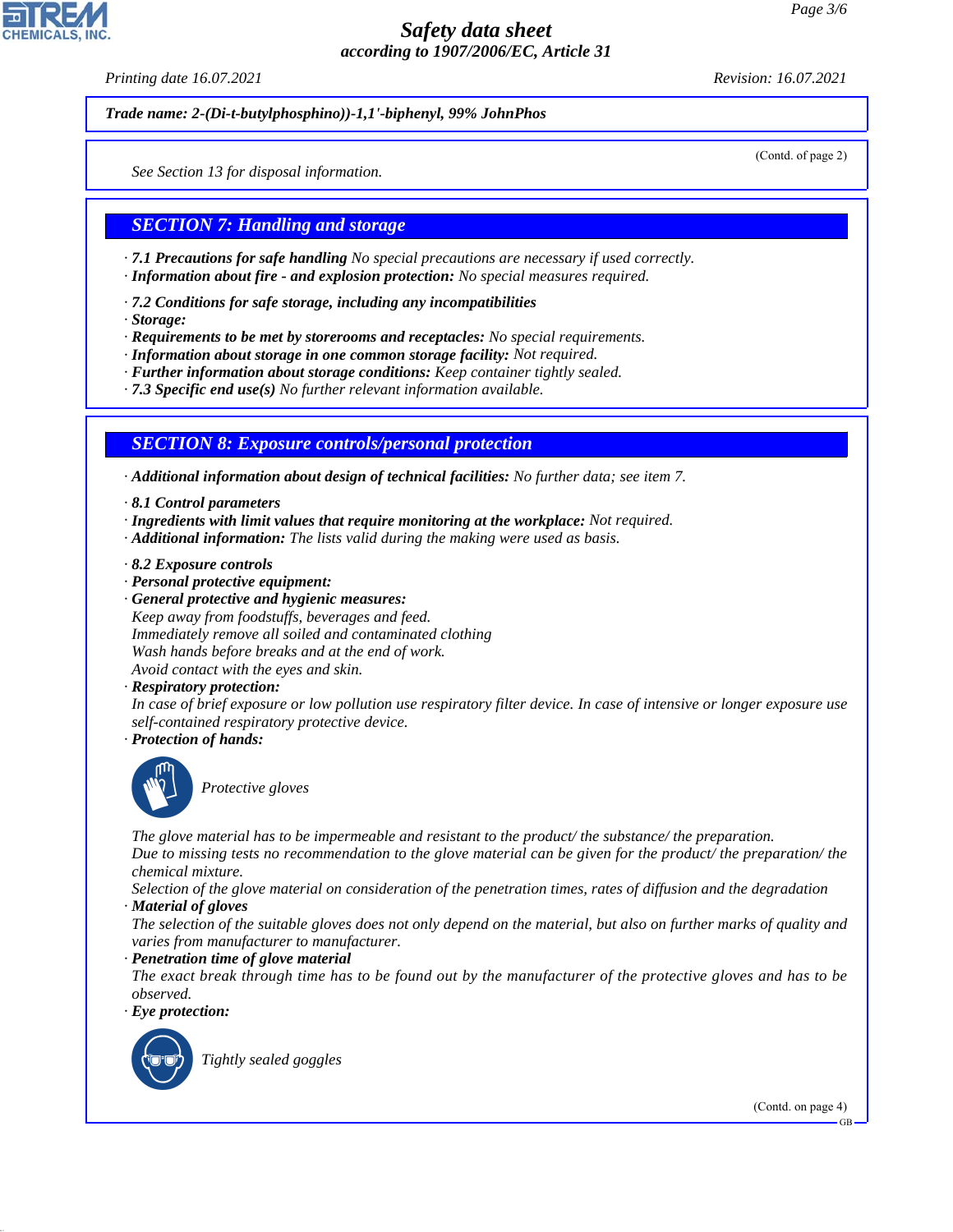*Printing date 16.07.2021 Revision: 16.07.2021*

 $\overline{\mathbf{r}}$ 

**CHEMICALS, INC.** 

| Trade name: 2-(Di-t-butylphosphino))-1,1'-biphenyl, 99% JohnPhos |  |
|------------------------------------------------------------------|--|
|------------------------------------------------------------------|--|

|                                                             |                                               | (Contd. of page 3) |
|-------------------------------------------------------------|-----------------------------------------------|--------------------|
| · 9.1 Information on basic physical and chemical properties |                                               |                    |
| <b>General Information</b>                                  |                                               |                    |
| $\cdot$ Appearance:                                         |                                               |                    |
| Form:                                                       | Crystalline                                   |                    |
| Colour:                                                     | White                                         |                    |
| · Odour:                                                    | Undistinguishable.                            |                    |
| · Odour threshold:                                          | Not determined.                               |                    |
| $\cdot$ pH-value:                                           | Not applicable.                               |                    |
| · Change in condition                                       |                                               |                    |
| Melting point/freezing point:                               | Undetermined.                                 |                    |
| Initial boiling point and boiling range: Undetermined.      |                                               |                    |
| · Flash point:                                              | Not applicable.                               |                    |
| · Flammability (solid, gas):                                | Not determined.                               |                    |
| · Ignition temperature:                                     |                                               |                    |
| <b>Decomposition temperature:</b>                           | Not determined.                               |                    |
| · Auto-ignition temperature:                                | Not determined.                               |                    |
| · Explosive properties:                                     | Product does not present an explosion hazard. |                    |
| · Explosion limits:                                         |                                               |                    |
| Lower:                                                      | Not determined.                               |                    |
| <b>Upper:</b>                                               | Not determined.                               |                    |
| · Vapour pressure:                                          | Not applicable.                               |                    |
| $\cdot$ Density:                                            | Not determined.                               |                    |
| · Relative density                                          | Not determined.                               |                    |
| · Vapour density                                            | Not applicable.                               |                    |
| $\cdot$ Evaporation rate                                    | Not applicable.                               |                    |
| · Solubility in / Miscibility with                          |                                               |                    |
| water:                                                      | <i>Insoluble.</i>                             |                    |
| · Partition coefficient: n-octanol/water:                   | Not determined.                               |                    |
| · Viscosity:                                                |                                               |                    |
| Dynamic:                                                    | Not applicable.                               |                    |
| Kinematic:                                                  | Not applicable.                               |                    |
| · Solvent content:                                          |                                               |                    |
| Organic solvents:                                           | $0.0\%$                                       |                    |
| $VOC$ (EC)                                                  | 0.00 %                                        |                    |
| Solids content:                                             | 100.0%                                        |                    |
| $\cdot$ 9.2 Other information                               | No further relevant information available.    |                    |

# *SECTION 10: Stability and reactivity*

*· 10.1 Reactivity No further relevant information available.*

*· 10.2 Chemical stability*

44.1.1

- *· Thermal decomposition / conditions to be avoided: No decomposition if used according to specifications.*
- *· 10.3 Possibility of hazardous reactions No dangerous reactions known.*

*· 10.4 Conditions to avoid No further relevant information available.*

(Contd. on page 5)

GB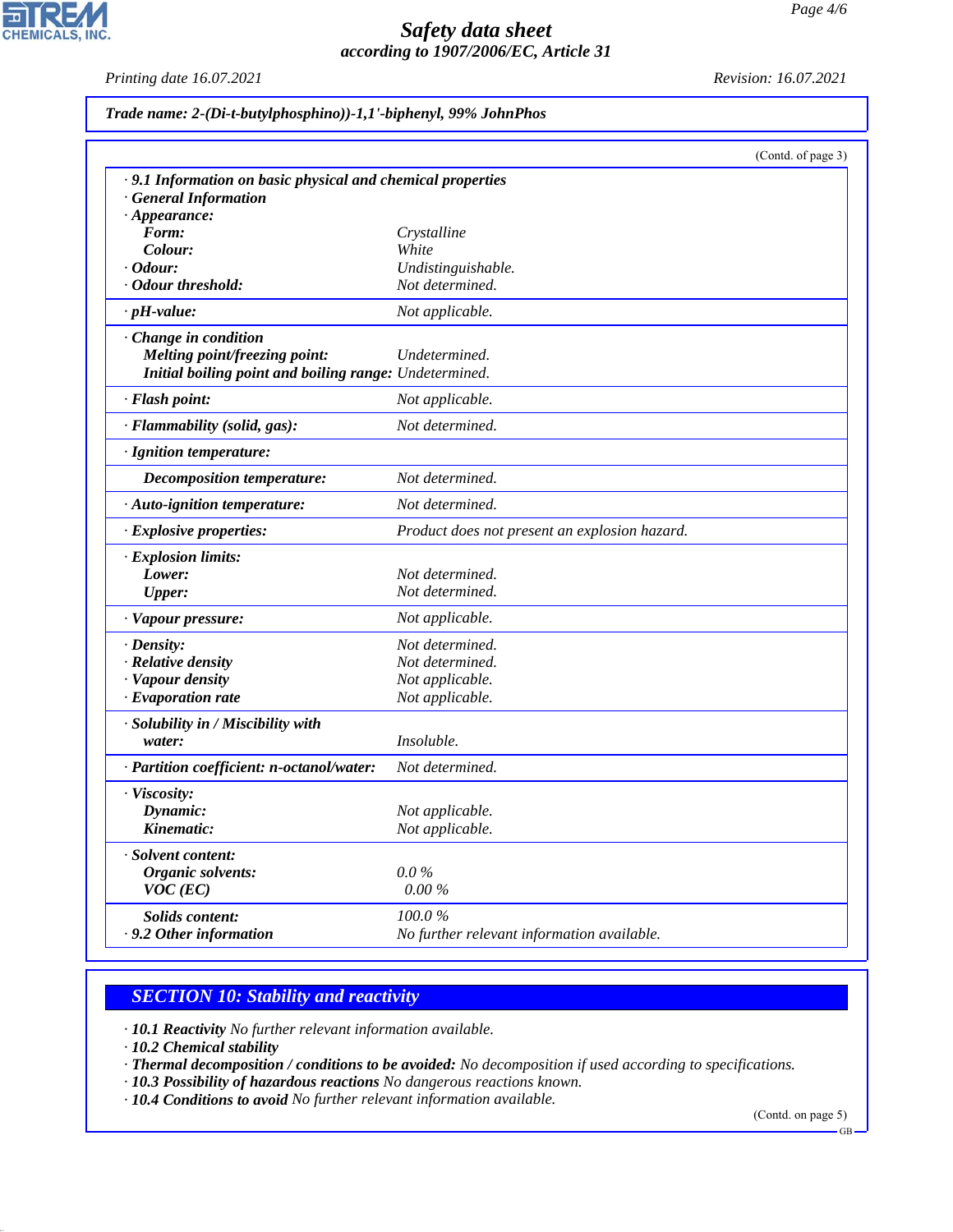*Printing date 16.07.2021 Revision: 16.07.2021*

(Contd. of page 4)

*Trade name: 2-(Di-t-butylphosphino))-1,1'-biphenyl, 99% JohnPhos*

*· 10.5 Incompatible materials: No further relevant information available.*

*· 10.6 Hazardous decomposition products: No dangerous decomposition products known.*

### *SECTION 11: Toxicological information*

*· 11.1 Information on toxicological effects*

- *· Acute toxicity Based on available data, the classification criteria are not met.*
- *· Primary irritant effect:*

*· Skin corrosion/irritation Causes skin irritation.*

- *· Serious eye damage/irritation*
- *Causes serious eye irritation.*
- *· Respiratory or skin sensitisation Based on available data, the classification criteria are not met.*
- *· CMR effects (carcinogenity, mutagenicity and toxicity for reproduction)*
- *· Germ cell mutagenicity Based on available data, the classification criteria are not met.*
- *· Carcinogenicity Based on available data, the classification criteria are not met.*
- *· Reproductive toxicity Based on available data, the classification criteria are not met.*

*· STOT-single exposure*

- *May cause respiratory irritation.*
- *· STOT-repeated exposure Based on available data, the classification criteria are not met.*
- *· Aspiration hazard Based on available data, the classification criteria are not met.*

### *SECTION 12: Ecological information*

- *· 12.1 Toxicity*
- *· Aquatic toxicity: No further relevant information available.*
- *· 12.2 Persistence and degradability No further relevant information available.*
- *· 12.3 Bioaccumulative potential No further relevant information available.*
- *· 12.4 Mobility in soil No further relevant information available.*
- *· Additional ecological information:*
- *· General notes: Not known to be hazardous to water.*
- *· 12.5 Results of PBT and vPvB assessment*
- *· PBT: Not applicable.*
- *· vPvB: Not applicable.*
- *· 12.6 Other adverse effects No further relevant information available.*

## *SECTION 13: Disposal considerations*

*· 13.1 Waste treatment methods*

*· Recommendation*

*Must not be disposed together with household garbage. Do not allow product to reach sewage system.*

- *· Uncleaned packaging:*
- *· Recommendation: Disposal must be made according to official regulations.*

## *SECTION 14: Transport information*

*· 14.1 UN-Number*

44.1.1

*· ADR, ADN, IMDG, IATA not regulated*

(Contd. on page 6)

GB